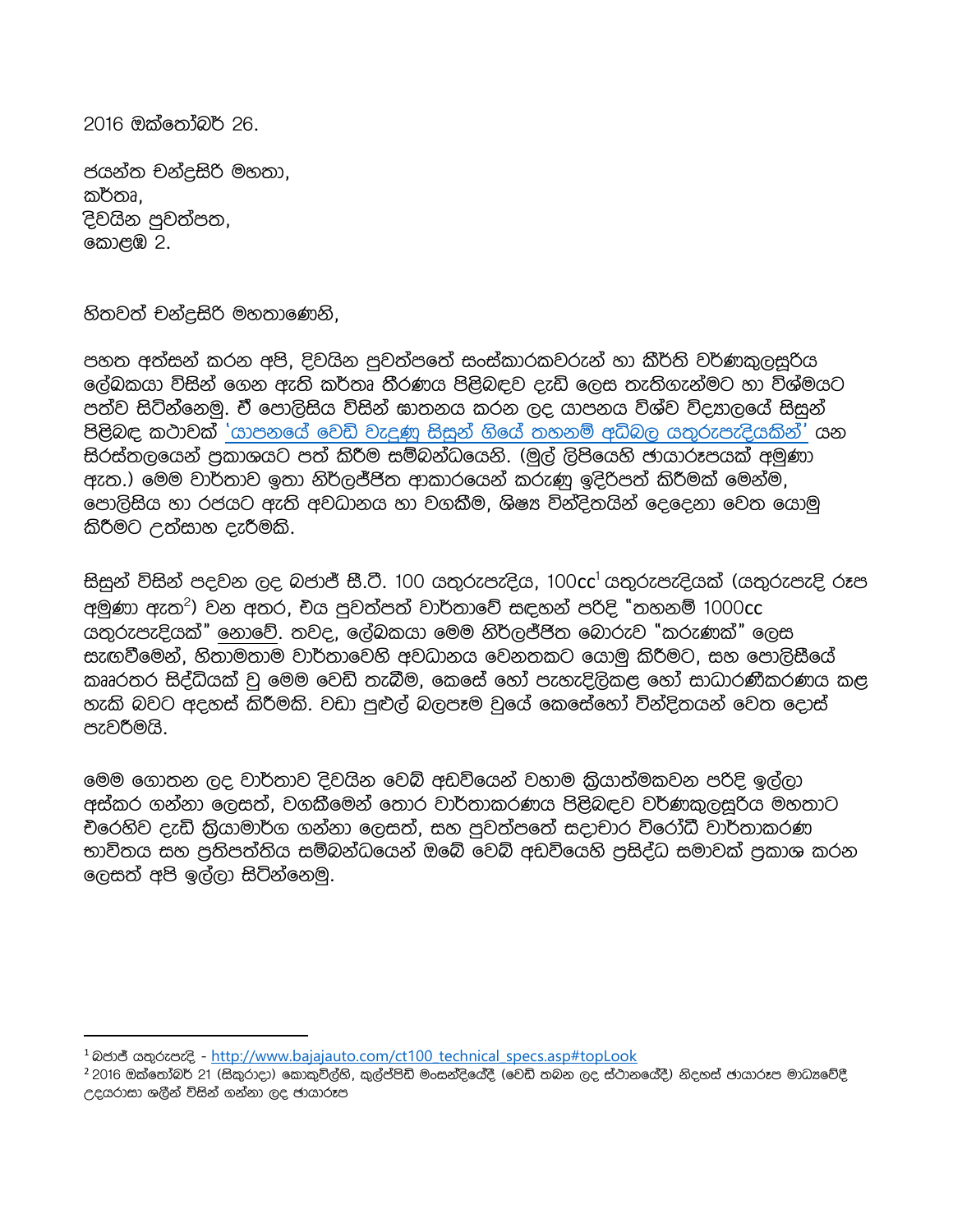26 அக்டோபர் 2016 திரு. ஜயந்த சந்திரசிறி அசிரியர், திவயின செய்திப்பத்திரிகை, கொழும்பு $02$ .

 $\overline{\phantom{a}}$ 

திரு. ஜயந்த சந்திரசிறி அவர்களுக்கு,

போலீசாரால் கொலை செய்யப்பட்ட யாழ்ப்பாண பல்கலைக்கழக மாணவர்கள் தொடர்பான ீசுடப்பட்ட யாழ்ப்பாண மாணவர்கள் தடைசெய்யப்பட்ட அதிக வலுவுடைய மோட்டார் <u>சைக்கிளில் பயணம் செய்துகொண்டிருந்தனர்"</u> (சிங்களத்திலிலுருந்து மொழிபெயர்க்கப்பட்டுள்ளது. அசல் செய்தியின் பிரதி இணைக்கப்பட்டுள்ளது) என்று தலைப்பிடப்பட்டிருந்த செய்தி கட்டுரையை பிரசுரம் செய்வதற்கு அதனை எழுதிய கீர்த்தி வர்ணகுலதுரிய மற்றும் திவயின ஆசிரிய பீடம் எடுத்த முடிவு கீழே கையொப்பமிட்டுள்ள எமக்கு அதிர்ச்சியளிக்கின்றது. இந்த அறிக்கை அப்பட்டமான புனைவான விடயங்களை உள்ளடக்குவதோடு போலீஸ் மற்றும் அரசு மீது இருக்கும் கவனத்தை பாதிக்கப்பட்ட இரண்டு மாணவர்கள் மீதும் திசை திருப்புவதற்கு எடுக்கும் முயற்சி என்று இரு நோக்கங்கள் கொண்டுள்ளதென கருதுகின்றோம்.

அந்த மாணவர்கள் பயணம் செய்துக் கொண்டிருந்த பஜாஜ் **CT** 100 மோட்டார் சைக்கிளானது 100 $\mathsf{cc}^3$  மோட்டார் சைக்கிளாகும் (மோட்டார் சைக்கிளின் படம் இணைக்கப்பட்டுள்ளது $^4$ ) அது அந்த செய்தி அறிக்கையில் கூறியது போன்று "தடை செய்யப்படட 1000**cc** மோட்டார் சைக்கிள்'' அல்ல. அது மட்டுமில்லாமல் "உண்மைத் தகவல் போல்'' சோடிக்கப்பட்ட இந்த அப்பட்டமான பொய்யை தொடர்ந்தும் உபயோகப்படுத்தியதன் மூலம் வேண்டுமென்றே இது தொடர்பாக வரும் செய்திகளின் கவனத்தினை திசைத்திருப்பி போலீசாரின் அப்பட்டமான மிலேச்சத்தனமான துப்பாக்கி பிரயோகத்தினை நியாயப்படுத்தவோ விளக்கவோ முடியும் என்ற ரீதியில் உள்ளது. இதன் மேலாந்த அர்த்தமானது பாதிக்கப்பட்டவர்களே ஏதோவகையில் குற்றமிழைத்தவர்கள் என்பதாகும்.

திவயினவின் இணையத்தள பதிவானது இந்த சோடிக்கப்பட்ட அறிக்கையினை உடனடியாக திரும்பப் பெறவும் திரு. வர்ணகுலதூரியவின் இவ்வாறான பொறுப்பற்ற ஊடகவியலினை எதிர்த்து அவர் மீது கடும் நடவடிக்கை எடுக்கவும் செய்வதோடு மட்டுமின்றி, தங்கள் இணையத்தளத்தில் தங்கள் பத்திரிகையின் நெறிமுறையற்ற ஊடக செயல் மற்றும் கொள்கைக்காக பகிரங்க மன்னிப்பு கோரலையும் நாம் எதிர்பார்க்கின்றோம்.

 $3$  பஜாஜ் மோட்டார் சைக்கிள்கள- http://www.bajajauto.com/ct100 technical specs.asp#topLook

 $^4$ குளப்பிட்டிச் சந்தி, கொக்குவிலில் (சூட்டுச் சம்பவம் நடந்த இடம்) சுயாதீன புகைப்பட ஊடகவியலாளர் உதயராசா சாளின் அவர்களால் அக்டோபர் 21ஆம் திகதி (வெள்ளிக்கிழமை) எடுக்கப்பட்ட புகைப்படங்கள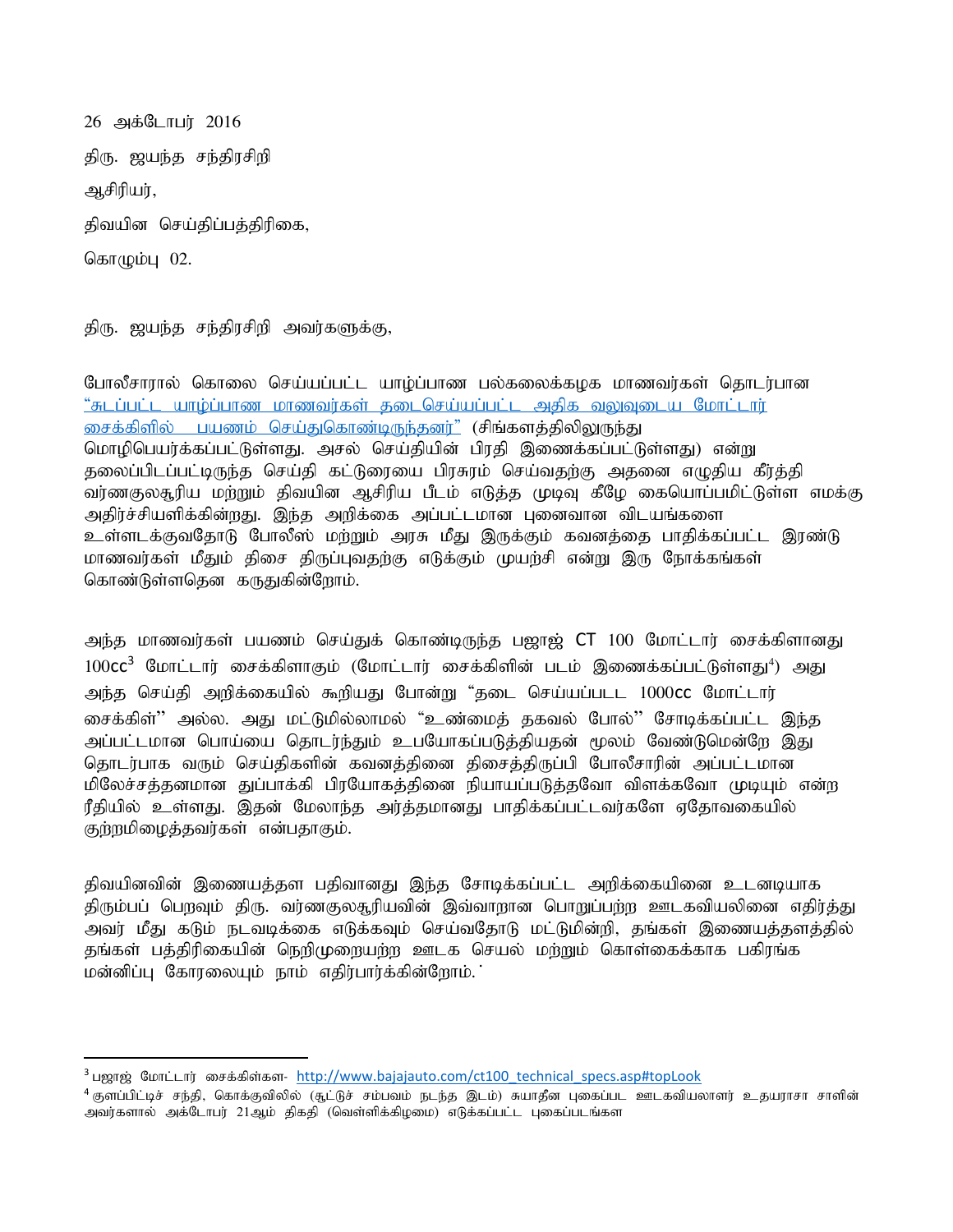26<sup>th</sup> October, 2016

Mr. Jayantha Chandrasiri, The Editor, Divaina Newspaper, Colombo - 02

Dear Mr. Chandrasiri,

We, the undersigned, are appalled by the Editorial decision taken by editors and writer, Keerthi Warnakulasuriya, of the Divaina newspaper, to publish a story on the Jaffna university students who were killed by the Police, titled ['The Jaffna students who were shot were riding a prohibited high powered motorcycle'](http://www.divaina.com/2016/10/25/news16.html) *(translated from Sinhala. Screenshot of original article attached).* This report is guilty of both flagrant fabrication of facts, and attempts to divert attention and onus from the Police and State, to the two student victims.

The Bajaj CT 100 which the students were riding is a 100cc<sup>5</sup> motorbike *(bike image attached<sup>6</sup>),* and NOT a "prohibited 1000cc bike" as stated in the news report. Furthermore, the writer uses this blatant lie, couched as a "fact", to deliberately shift the focus of the reportage, and insinuate that the shooting, an incident of blatant police brutality, can somehow be explained or justified. The broader implication is that somehow, the victims were to blame.

We demand that the Divaina Online Edition retract with immediate effect this fabricated report, take strong action against Mr. Warnakulasuriya for his irresponsible journalism, and issue a public apology on your site for the newspaper's unethical journalistic practice and policy.

Signed by;

- 1. B. Gowthaman
- 2. Bhavani Fonseka
- 3. Chandraguptha Thenuwara
- 4. Christobel Saverimuttu
- 5. Dinuka Fernando
- 6. Dr. Jehan Perera
- 7. Dr. T. Balamurukan
- 8. Gajen Mahendra
- 9. Gehan Gunatilleke
- 10. Hans Billimoria
- 11. Harean Hettiarachchi
- 12. Hasanah Cegu Isadeen
- 13. Herman Kumara
- 14. Hilmy Ahamed

 $\overline{\phantom{a}}$ 

- 15. Hyshyama Hamin
- 16. Iromi Perera
- 17. Jake Oorloff
- 18. Janani Thambaiah
- 19. Joe William
- 20. K. Aingkaran
- 21. K. Guruparan
- 22. Kalani Subasinghe
- 23. Kusal Perera
- 24. Lakshan Dias
- 25. Luwie Niranjan
- 26. M.L. Rohan Peries
- 27. Mahendran Thiruvarangan
- 28. Marisa de Silva

<sup>&</sup>lt;sup>5</sup> Bajaj Motorcycles - [http://www.bajajauto.com/ct100\\_technical\\_specs.asp#topLook](http://www.bajajauto.com/ct100_technical_specs.asp#topLook)

 $^6$  Images taken by freelance photo journalist, Uthayarasa Shalin, on 21<sup>st</sup> October (Friday), 2016, at Kulappidi junction (site of the shooting), Kokuvil.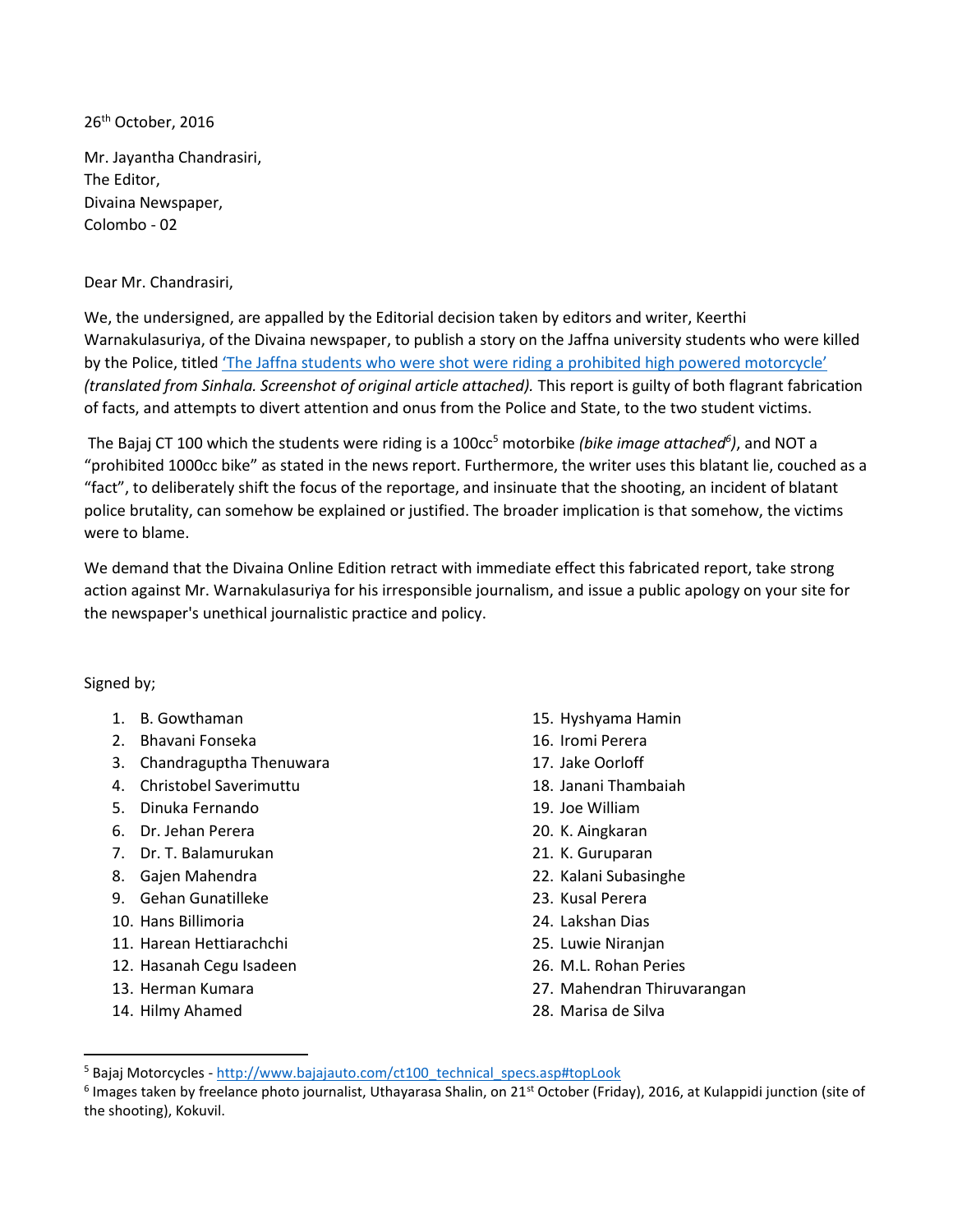- 29. Melisha Yapa
- 30. Mirak Raheem
- 31. Nilshan Fonseka
- 32. Niran Anketell
- 33. Nirmanusan Balasundaram
- 34. P.N. Singham
- 35. Parakrama Niriella
- 36. Peter Rezel
- 37. Prabu Deepan
- 38. Prof. Harendra de Silva
- 39. Raisa Wickrematunge
- 40. Rev. Fr. Rohan Dominic
- 41. Rev. Sr. Noel Christine Fernando
- 42. Ruki Fernando
- 43. Sampath Samarakoon
- 44. Sanjana Hattotuwa
- 45. Selvaraja Rajasegar
- 46. Shehan de Alwis
- 47. Shenali De Silva
- 48. Shivantha Rathnayake
- 49. Subha Wijesiriwardena
- 50. Sumi Kerison
- 51. Suren D. Perera
- 52. Swasthika Arulingam
- 53. T. Mathuri
- 54. Thyagi Ruwanpathirana
- 55. Vraie Balthazaar